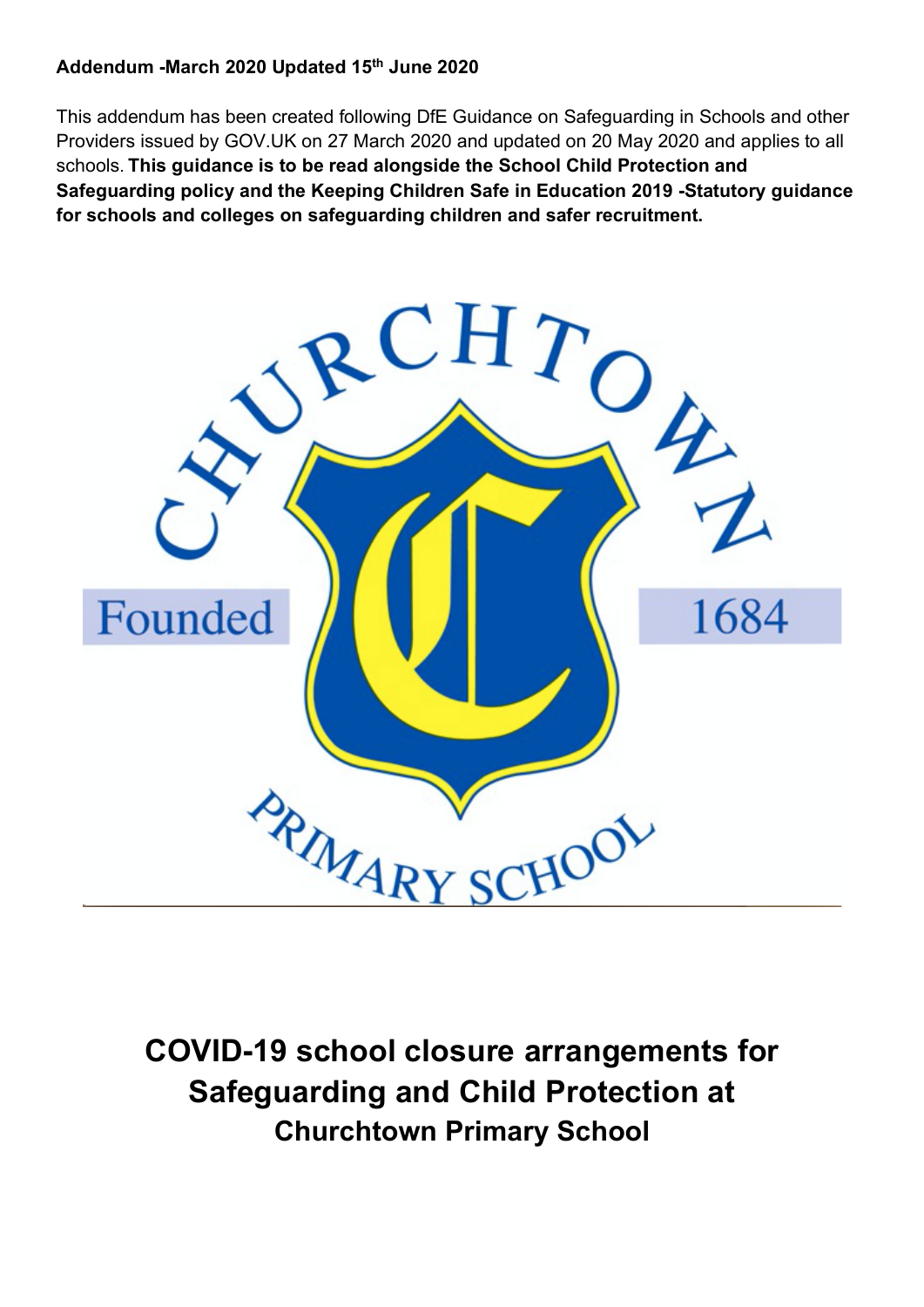### **School Name: Churchtown Primary School Policy owner: Churchtown Primary School Date: 18.06.2020 Date shared with staff: 18.06.2020 Date shared with Governors: 18.06.2020 (sent to Chair or all Governors) 1. Context**

From week commencing 1 June 2020, the Government is asking schools and colleges to plan to welcome back more children, as part of the response to Coronavirus (COVID-19)

Children will be able to return to early years settings, Reception, Year 1 and Year 6, children will be back in school in smaller sizes, from this point. Secondary Schools and Colleges are expected to begin some face to face contact with Year 10 and 12 pupils. (Amend as appropriate to setting)

The way (name of school) is currently operating in response to Coronavirus continues to be different, however, as more children return, our safeguarding principles in accordance with 'Keeping Children Safe in Education' (KCSIE) 2019, remain the same:

- o the best interests of children will always come first
- o if anyone has a safeguarding concern about any child they should continue to act and act immediately
- $\circ$  a DSL or deputy DSL is available in school
- o unsuitable people are not allowed to enter the children's workforce and/or gain access to children
- o children should continue to be protected when they are online.

Any wider opening risk assessments (**as set out in** ) action or education and childcare settings to prepare for wider opening from 1 June) and related Health and Safety risk assessments will be appropriately linked into our safeguarding approach and child protection policy.

### **For information on health and safety and advice linked to Coronavirus see** managing school premises during the coronavirus outbreak **and coronavirus information and advice from** Health and Safety Executive.

This addendum of (School name) Child Protection Policy contains details of any amendments to our existing safeguarding arrangements and should be read alongside our current policies and procedures: (insert link where to find them).

All staff and volunteers will be aware of the policy addendum and any revisions; the addendum will be made available publicly.

This updated addendum of Churchtown Primary's Child Protection and Safeguarding Policy contains details of our individual safeguarding arrangements in the following areas: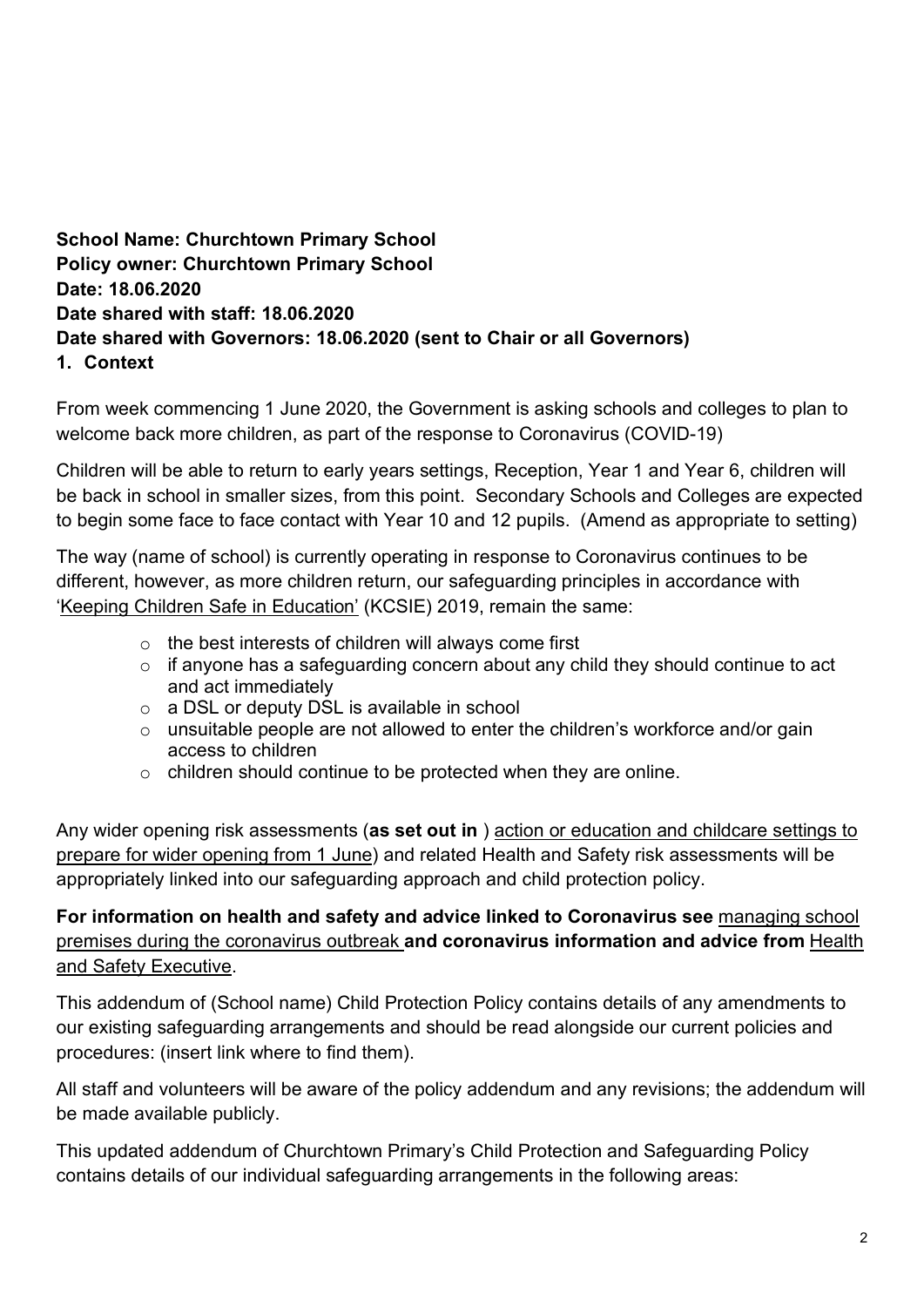- 1. Context
- 2. Vulnerable Children
- 3. Children open to Early Help
- 4. Children not currently known to Early Help or Children's Social Care
- 5. Attendance Monitoring
- 6. Designated Safeguarding Leads
- 7. Reporting a concern
- 8. Safeguarding Training and Induction
- 9. Safer recruitment/volunteers and movement of staff
- 10. Supporting Wellbeing
- 11.Online safety in schools and colleges
- 12.Children and online safety away from school and college
- 13.Supporting Children not in school
- 14.FSM Children
- 15.Supporting Children in School
- 16.First Aid-Impact Staff Absence
- 17.Children who attend or transfer to another setting
- 18.Peer on Peer Abuse
- 19.Domestic Abuse Coronavirus (COVID-19): support for victims of domestic abuse
- 20.Mental Health
- 21.Working in Partnership with Merseyside Police
- 22.Support from LA/Multi Academy Trust
- 23.Useful Contacts
- 24.Review of the Policy
- 25.Further sources of support

### **Key contacts**

| <b>Role</b>                                       | <b>Name</b>                            | <b>Contact number</b>      | <b>Email</b>                                                     |
|---------------------------------------------------|----------------------------------------|----------------------------|------------------------------------------------------------------|
| Designated<br>Safeguarding Lead                   | Mrs Sue Anderson                       | 07725634489                | sueanderson@churchtown.org.uk                                    |
| <b>Deputy Designated</b><br>Safeguarding<br>Leads | <b>Mrs Tina Godfrey</b>                | 07725533616                | christinegodfrey@churchtown.org<br><u>.uk</u>                    |
| Headteacher                                       | Mrs Jinnie Payne<br>Mrs Belinda Taylor | 07583484615<br>07766381165 | jinniepayne@churchtown.org.uk<br>beilndataylor@churchtown.org.uk |
| <b>Trust Safeguarding</b><br>Manager              | Mrs Nikki Fairhurst                    | 07837082908                | n.fairhurst@endeavourlearning.or<br>$\overline{a}$               |
| <b>Chair of Governors</b>                         | Mrs Lisa<br>Greenhalgh                 | 01704 508500               |                                                                  |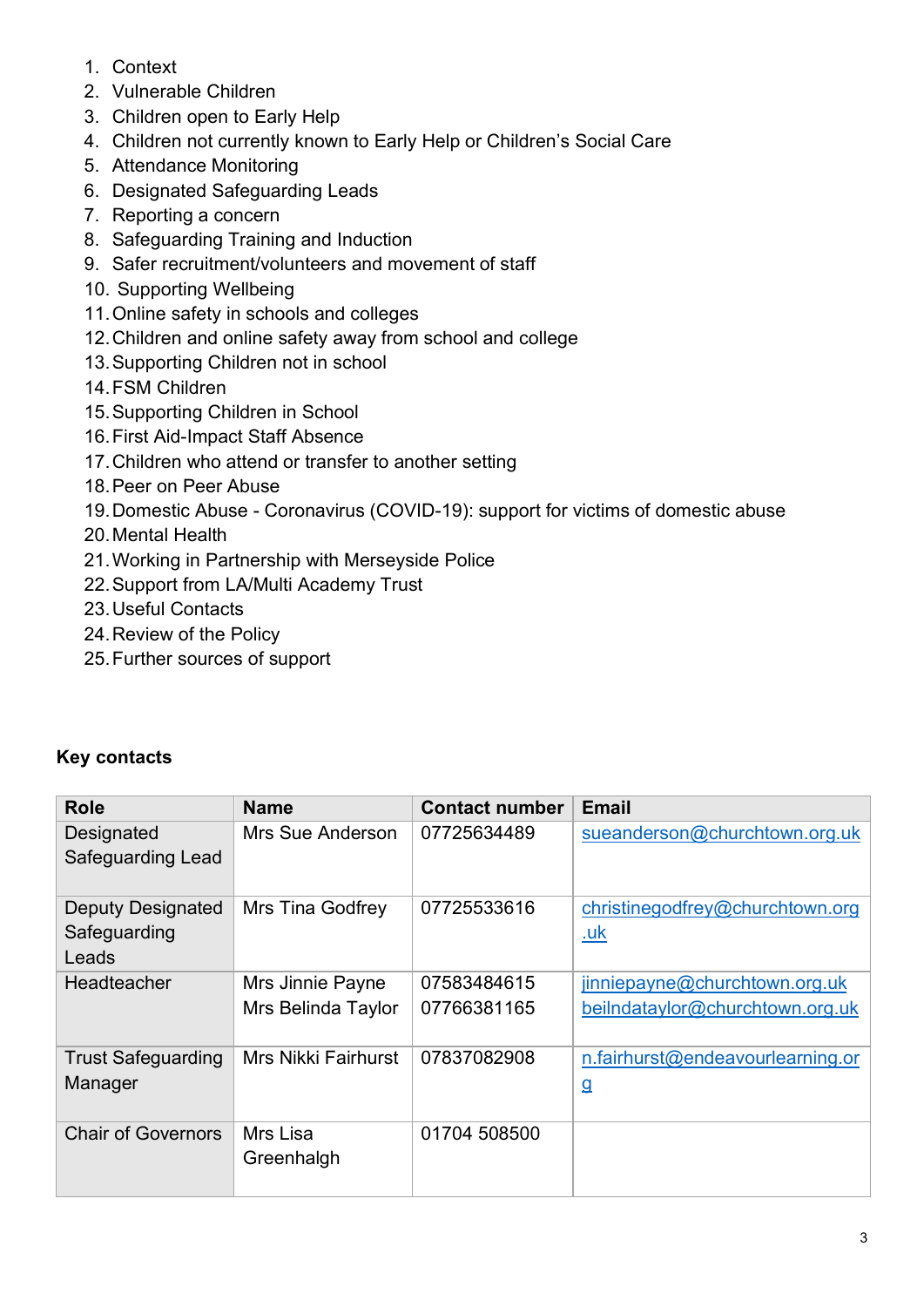| Safeguarding<br>Governor / Trustee                     | Mrs Lisa<br>Greenhalgh | 01704 508500 |                               |
|--------------------------------------------------------|------------------------|--------------|-------------------------------|
| LA Designated<br><b>Lead Education</b><br>Safeguarding | <b>Tracy McKeating</b> | 07837863075  | Tracy.mckeating@sefton.gov.uk |

### **2. Vulnerable children**

Vulnerable children include those who have a social worker and those children and young people up to the age of 25 with Education, Health and Care (EHC) Plans.

Those who have a social worker include children who have a Child Protection Plan and those who are looked after by the Local Authority. A child may also be deemed to be vulnerable if they have been assessed as being in need or otherwise meet the definition in section 17 of the Children Act 1989. (Child in Need).

Those with an EHC Plan will be risk-assessed in consultation with the Local Authority and Parents, to decide whether they need to continue to be offered a school or college place, in order to meet their needs, or whether they can safely have their needs met at home. This could include, if necessary, carers, therapists or clinicians visiting the home to provide any essential services. Many children and young people with EHC Plans can safely remain at home.

Eligibility for free school meals, in and of itself should not be the determining factor in assessing vulnerability.

Senior leaders, especially the Designated Safeguarding Lead (and deputy) know who our most vulnerable children are. They have the flexibility to offer a place to those on the edge of receiving children's social care support.

Churchtown Primary School will continue to work with and support children's social workers to help protect vulnerable children. This includes working with and supporting children's social workers and the Local Authority Virtual School Head (VSH) for looked-after and previously lookedafter children. The lead person for this will be: Mrs Sue Anderson.

There is an expectation that vulnerable children who have a social worker will attend an education setting, so long as they do not have underlying health conditions that put them at increased risk. In circumstances where a parent does not want to bring their child to an education setting, and their child is considered vulnerable, the social worker and Churchtown Primary will explore the reasons for this directly with the parent.

Where parents are concerned about the risk of the child contracting COVID19, Churchtown Primary or the social worker will talk through these anxieties with the parent/carer following the advice set out by Public Health England.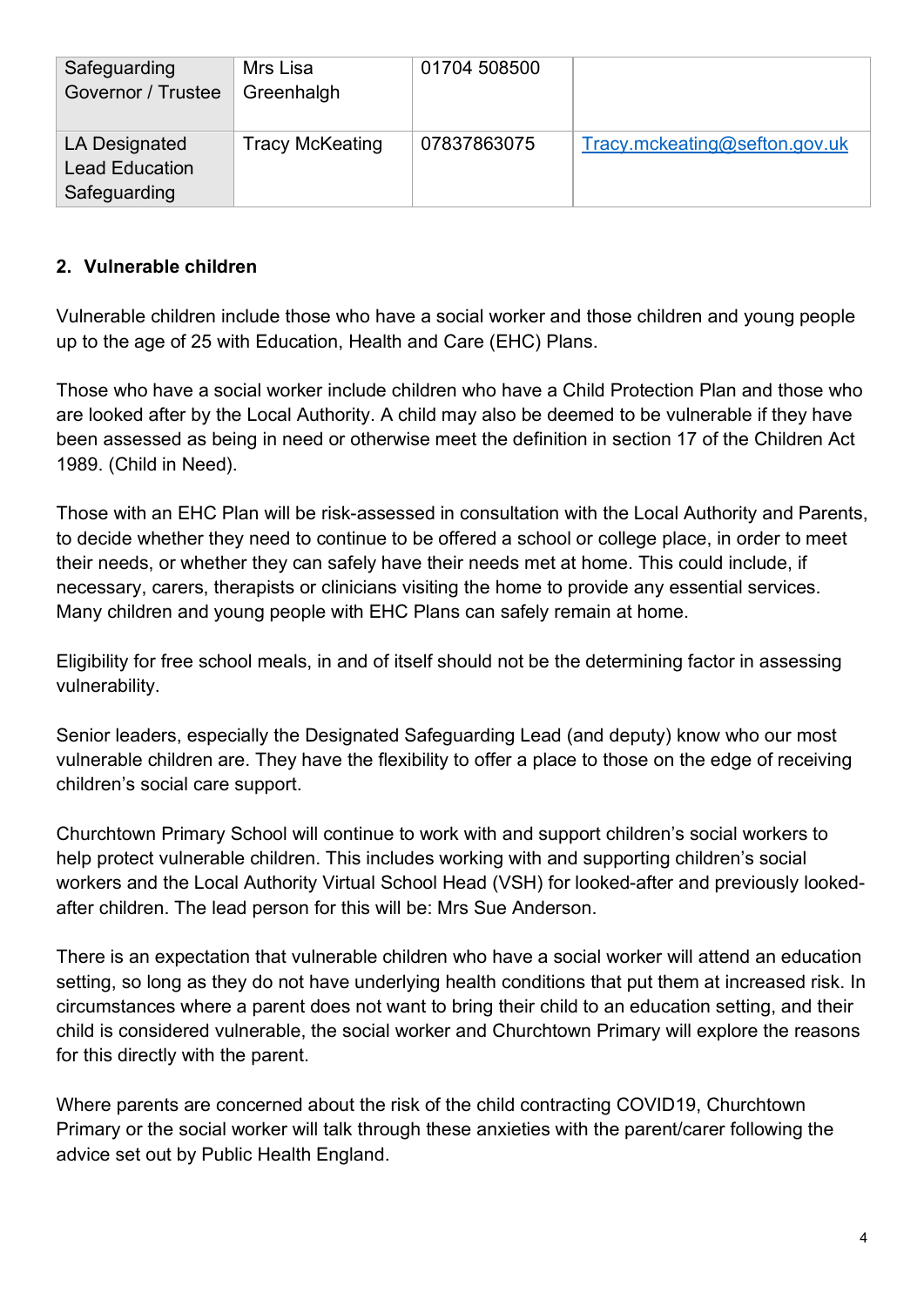Churchtown Primary will encourage our vulnerable children and young people to attend a school, including remotely if needed.

# **3. Children currently open to Early Help**

Children currently being supported by Early Help will largely not attend school during this period, however, if our school have any specific concerns regarding a child open to Early Help in the first instance schools should discuss any concerns they have with Tracy McKeating, LA DSL, Education Safeguarding, who can be contacted on 07837863075 or at tracy.mckeating@sefton.gov.uk

Support for Early Help can also be accessed from the Family Wellbeing Centres in Sefton. There are 3 currently operating across North, Central and South Sefton.

| North Locality          | <b>Talbot Street Family Well Being Centre</b><br>St Andrew Place PR8 1HR           | 01704 534975  |
|-------------------------|------------------------------------------------------------------------------------|---------------|
| <b>Central Locality</b> | <b>Netherton Family Well Being Centre</b><br>Magdalen Square, Bootle L30 5QH       | 0151 282 1405 |
| South Locality          | Marie Clark Family Well Being Centre Linacre   0151 330 5260<br>Lane Bootle L20 5A |               |

### **4. Children not currently known to Early Help or Children's Social Care.**

In the event a school has concerns about a child not currently known to either Early Help or CSC a referral can be made into the MASH in the usual way. If a school/professional has concerns about a child that relate specifically to Covid19, at this time CSC would encourage professionals to ring the MASH for a conversation about the individual case before completing a referral.

### **5. Attendance monitoring**

Department for Education (DfE) advice is from the 22nd June, children in specified year groups and vulnerable children will be returning to school as agreed.

- No one with symptoms should attend (name of school) for any reason.
- Vulnerable children's attendance is expected, where there are no shielding concerns for the child or their household, and/or following a risk assessment for children with an EHC Plan.
- Parents and carers will not be penalised if their child is not attending educational provision whilst current Covid-19 restrictions are in place.
- For children agreed to be in school, we will resume our usual day-to-day attendance registers and processes in accordance with existing policies.

(school name) will complete the Educational Setting Status form to keep a record, which gives the DfE daily updates on how many children and staff are attending. We will be regularly reviewing the guidance. In addition, the Local Authority also require their data collection form to be completed on a Friday.

Churchtown Primary will: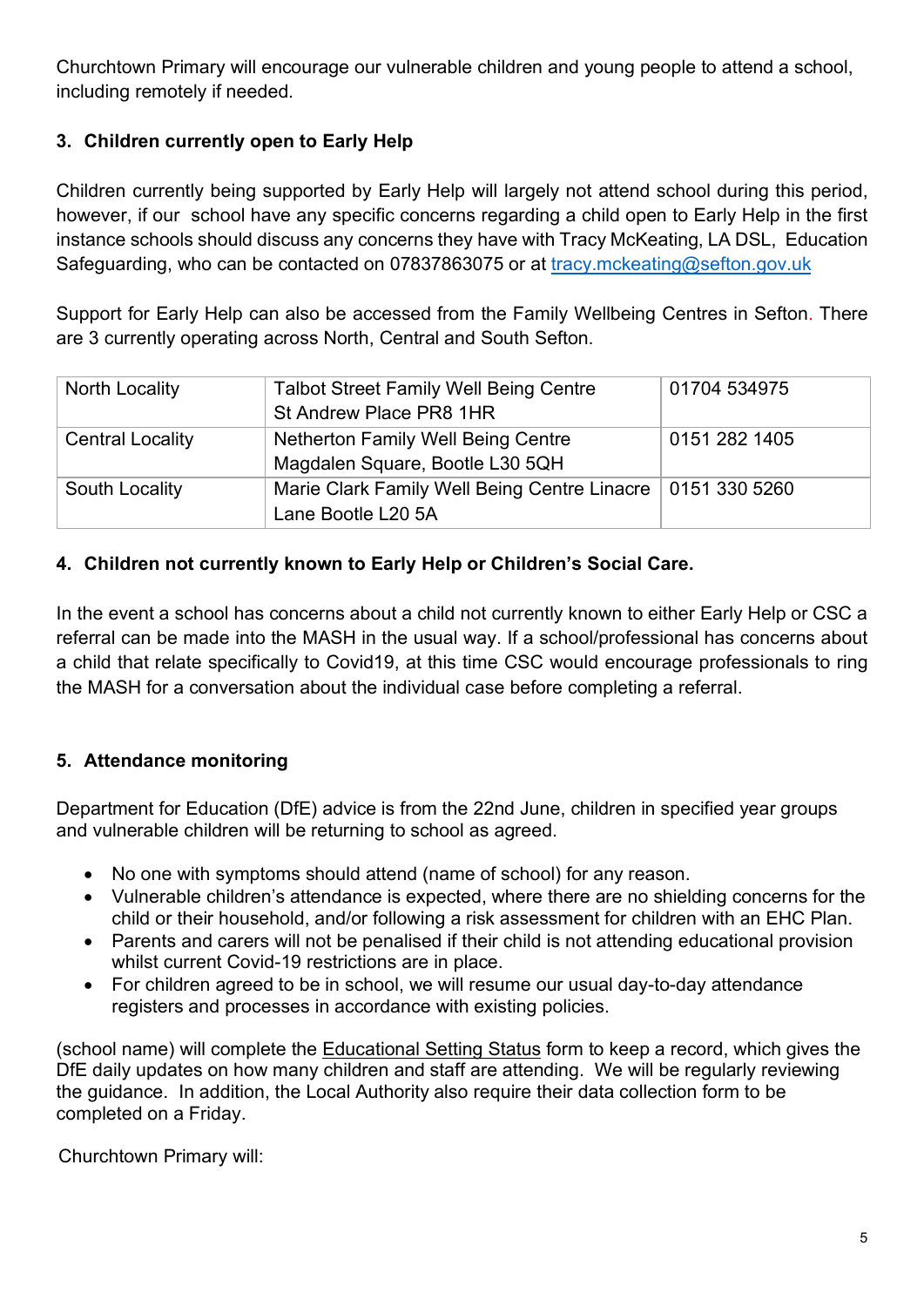- Continue to notify social workers where children with a social worker do not attend. (School name) will also follow up directly with their parent/carer.
- Continue to follow up with any parent/carer whose child has been expected to attend and doesn't.
- Churchtown Primary will ensure that regular contact is maintained with children (and their families) who are not yet returning to school, with support from the DSL, teaching and/or pastoral staff who are encouraged to make contact directly with children, where possible and appropriate.
- Staff can make calls from the school site and/or via school phones and devices, whenever possible.
- Staff will record the date, time and attendance of calls.
- Staff can also make contact directly with students using their school email address.
- To ensure contact can be maintained, (School name) will confirm emergency contact numbers are correct with parents/carers and ask for any additional emergency contacts, preferably one outside of the household where they are available.

#### **Pupils who are not eligible to attend a session**

Any pupil who is not in an eligible year group or priority group (children of critical workers and vulnerable children). This may also include children who are in an eligible year group but are not required in school for a specific session will be recorded as code X (not required to be in school).

#### **Pupils who are eligible to attend a session but do not attend**

This includes children in eligible year groups, children of critical workers and vulnerable children, such as:

- where a pupil in our school is shielding, self-isolating, or the pupil has an Education, Health and Care Plan (EHCP) and their risk assessment says that their needs cannot be safely met in school, they will be recorded as code Y (unable to attend due to exceptional circumstances).
- where a pupil in our school cannot attend school due to illness, as would normally be the case, the pupil should be recorded as code I (illness).
- where a pupil in our school does not attend school despite being eligible and is not shielding, self-isolating, unable to attend due to illness, nor has an EHCP risk assessment saying their needs cannot be safely met at school, the pupil should be recorded as code C (leave of absence authorised by the school) where no other authorised absence code is appropriate

At this time, all absence should be classed as authorised.

#### **Pupils who are attending other schools**

Where a pupil in our school is attending:

- another school at which they are registered (for example, a Pupil Referral Unit (PRU)), as would normally be the case, code D (dual registered) should be used to indicate that the pupil was not expected to attend the session in question as they are attending the other school at which they are registered
- a host school on a temporary basis because our school cannot accommodate them, the pupil will not be registered at the host school. Our school will record the pupil as attending an approved education activity using code B (off-site educational activity) - the host school does not need to add our pupil to their attendance register but should keep a record of their attendance for safeguarding purposes and include the child in their daily totals for the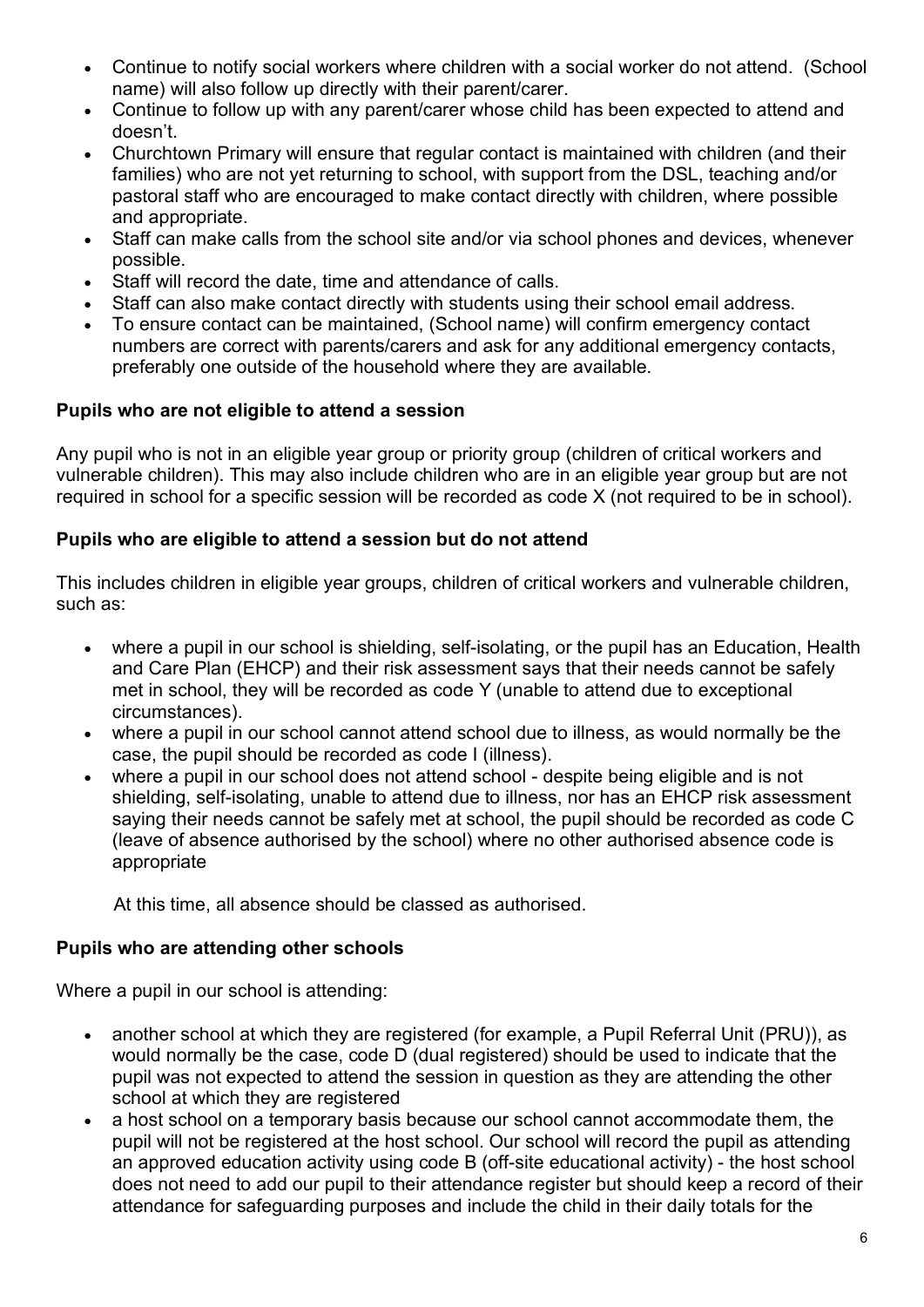educational setting status form - Our school will put in place arrangements whereby the host school notifies our school of any absences.

### **Using other authorised absence and attendance codes**

Where other specific authorised absence and attendance codes are more appropriate schools may want to use these as usual, such as code M (medical appointment).

#### Attendance Procedure

- Mrs Jackson will take a register each morning
- This information will then be reported to the DfE and LA in accordance with their quidelines
- School Staff will contact any pupil that they were expecting to attend, who does not arrive as expected
- In all circumstances where a vulnerable child does not take up their place at school, or discontinues, school will notify the child's social worker
- If we are concerned about a child and cannot contact the parent, we will contact the Local Authority on 0151 934 3359. The Lead officers for School Attendance in Sefton are Tracy Mckeating and Joe Farrell

### **6. Designated Safeguarding Lead**

Churchtown Primary School has a Designated Safeguarding Lead (DSL) and a Deputy DSL. We have a further eight members of staff who have undertaken Designated Person Training, due to the size of our school.

The Designated Safeguarding Lead is: Mrs Sue Anderson

The Deputy Designated Safeguarding Lead is: Mrs Christine Godfrey

The optimal scenario is to have a trained DSL (or deputy) available on site. Where this is not the case, a trained DSL (or deputy) will be available to be contacted via phone or online video - for example when working from home.

Where a trained DSL (or deputy) is not on site, in addition to the above, a senior leader will assume responsibility for co-ordinating safeguarding on site. This might include updating and managing access to child protection online management system, CPOMS and liaising with the offsite DSL (or deputy) and as required liaising with children's social workers where they require access to children in need and/or to carry out statutory assessments at the school or college.

As a Multi Academy Trust if there isn't a DSL on site in our school, we will utilise DSLs across the **Trust** 

It is important that all Churchtown Primary staff and volunteers have access to a trained DSL (or deputy). On each day, the staff on site will be made aware of who that person is and how to contact them.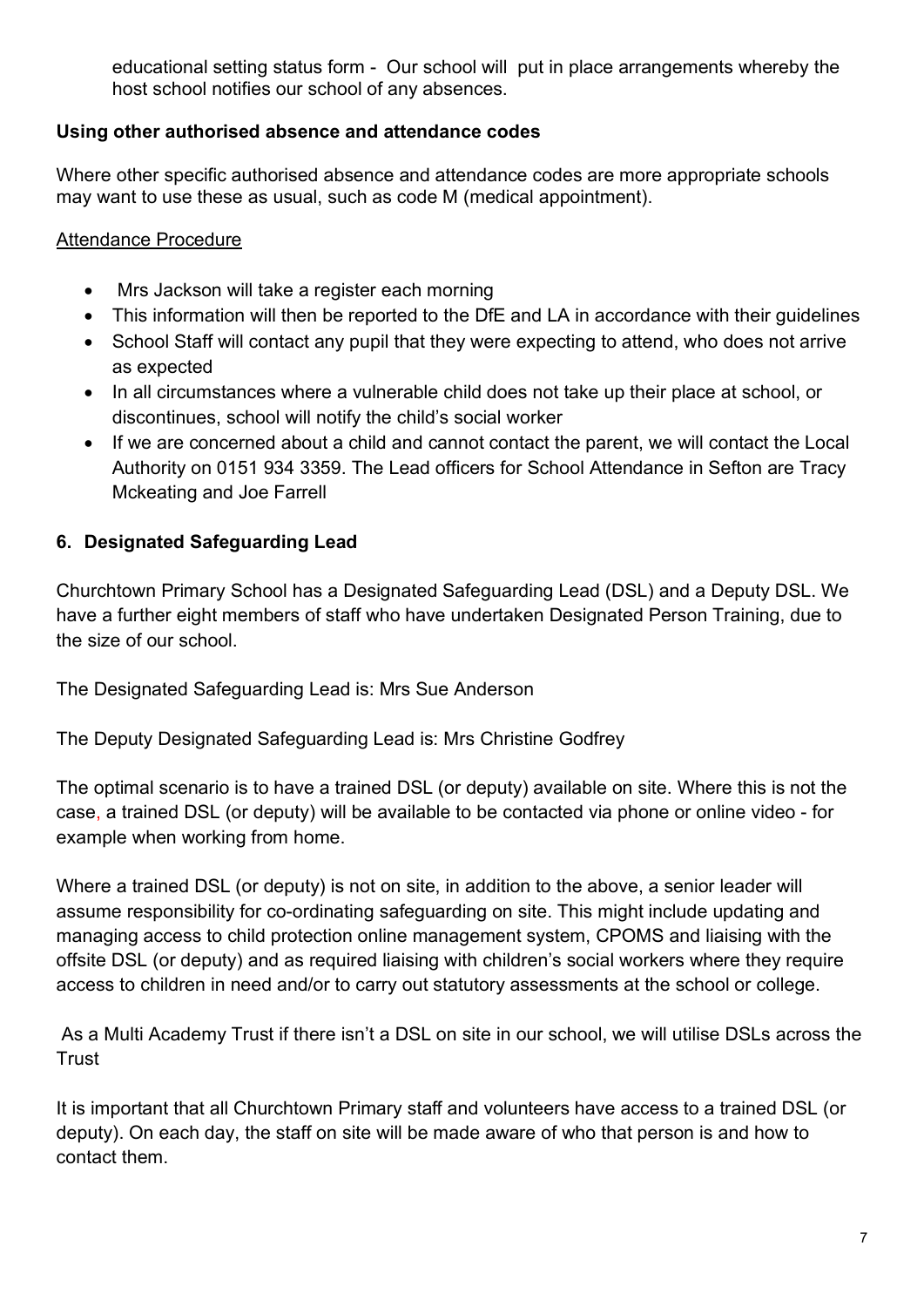The DSL will continue to engage with social workers, and attend all multi-agency meetings, which can be done remotely.

# **7. Reporting a concern**

Churchtown Primary recognises that new safeguarding concerns may arise regarding individual children as we see them for the first time in person following partial school closures.

Where any concerns are raised about pupils or staff, (School name ) will follow existing and updated local arrangements as set out by Sefton LSCB and as outlined in our existing Child Protection/Safeguarding Policy. In our school:

- All staff will continue to look out for any signs that indicate a child may be at risk, both on and off site, including online.
- If a member of staff/volunteer has any safeguarding concerns about a child, this will be reported to the DSL as soon as possible.
- If the concern is urgent, the member of staff/volunteer will speak to a DSL in person or via phone/video call if they are not on site, immediately.
- In the event a member of staff or volunteer cannot contact a DSL, this will not delay them taking immediate action to safeguard a child in line with our existing Child Protection/Safeguarding Policy.
- Concerns will be recorded using existing Churchtown Primary safeguarding processes as outlined in our Child Protection Policy.
- Staff are reminded of the need to report any concern immediately and without delay.
- Pupils are encouraged to report concerns via existing (**school)** systems, or to a trusted adult at home.
- Parents /carers are encouraged to report concerns via existing (**school)** systems.

Prevent is a vital part of our work to safeguard children from radicalising influences; the school will continue to follow local processes where we have concerns during this challenging time. **The DfE has published information for schools and colleges regarding** prevent management support where pupils are receiving Channel support.

Where staff are concerned that an adult working, including volunteering, with children in the school has:

- Behaved in a way that has harmed, or may have harmed, a child
- Possibly committed a criminal offence against, or related to, a child
- Behaved towards a child or children in a way that indicates he or she may pose a risk of harm;

they should use a Local authority Designated Officer (LADO) referral form to report the concern to the headteacher. If there is a requirement to make a notification to the headteacher whilst away from school, this should be done verbally and followed up with an email to the headteacher. The referral to LADO must be made within 24 hours of the allegation being made. The LADO in Sefton is Tracey Holyhead and she can be contacted on 0151 934 3783 Mobile: 07814059604 Email: Tracey.Holyhead@sefton.gov.uk

Concerns around the Headteacher should be directed to the Chair of Governors: Mrs Lisa **Greenhalgh**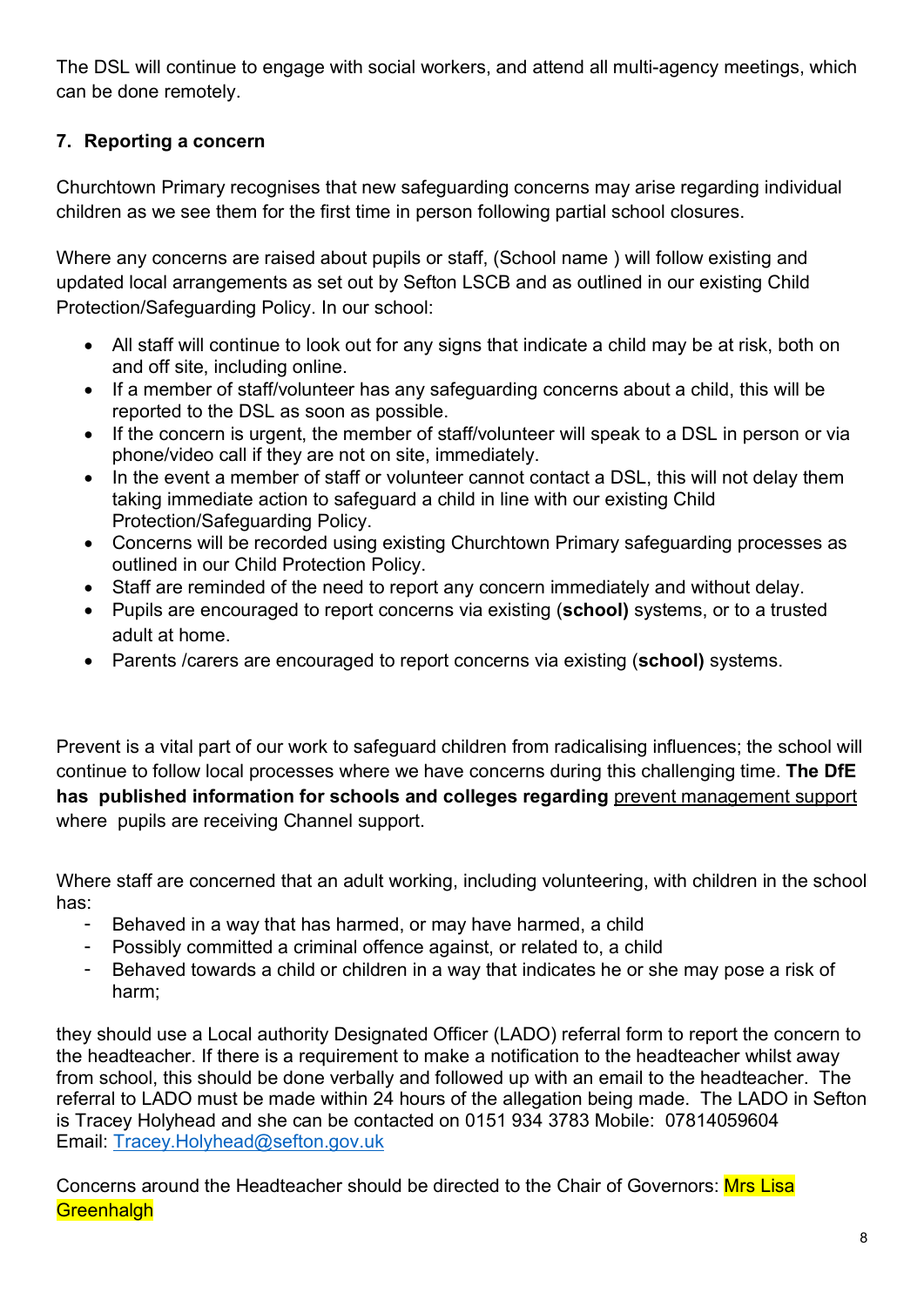The Multi-Academy Trust will continue to offer support in the process of managing allegations. You can find the COVID 19

## **8. Safeguarding Training and Induction**

§

All staff will follow our existing staff code of conduct/behaviour policy and any addendum updates with regards to safer working practice, both on and off site.

Staff will continue to follow any updates to the **school/college code of conduct/behaviour policy** which have been made to reflect current Covid-19 measures and increased numbers of pupils on site from 22nd June.

## **School leaders/DSLs should be aware of the updated Safer Working Practice Guidance– policies may need to be amended to reflect new expectations and requirements in response Covid-19 measures.**

DSL training is very unlikely to take place whilst there remains a threat of the COVID 19 virus. For the period COVID-19 measures are in place, a DSL (or deputy) who has been trained will continue to be classed as a trained DSL (or deputy) even if they miss their refresher training. We will keep our staff updated by accessing information and safeguarding messages from Sefton LSCB website and other sources.

All existing school staff have had safeguarding training and have read part 1 of Keeping Children Safe in Education (2019). The DSL should communicate with staff any new local arrangements, so they know what to do if they are worried about a child.

Where new staff are recruited, or new volunteers enter Churchtown Primary, they will continue to be provided with a safeguarding induction.

If staff are deployed from another education or children's workforce setting to our school, we will take into account the DfE supplementary guidance on safeguarding children during the COVID-19 pandemic and will accept portability as long as the current employer confirms in writing that:-

- the individual has been subject to an enhanced DBS and children's barred list check
- there are no known concerns about the individual's suitability to work with children
- there is no ongoing disciplinary investigation relating to that individual

For movement within the Trust, schools should seek assurance from the Multi-Academy Trust (MAT) HR Manager that the member of staff has received appropriate safeguarding training.

Upon arrival, they will be given a copy of the receiving setting's Child Protection Policy and Safeguarding Policy confirmation of local processes and confirmation of DSL arrangements.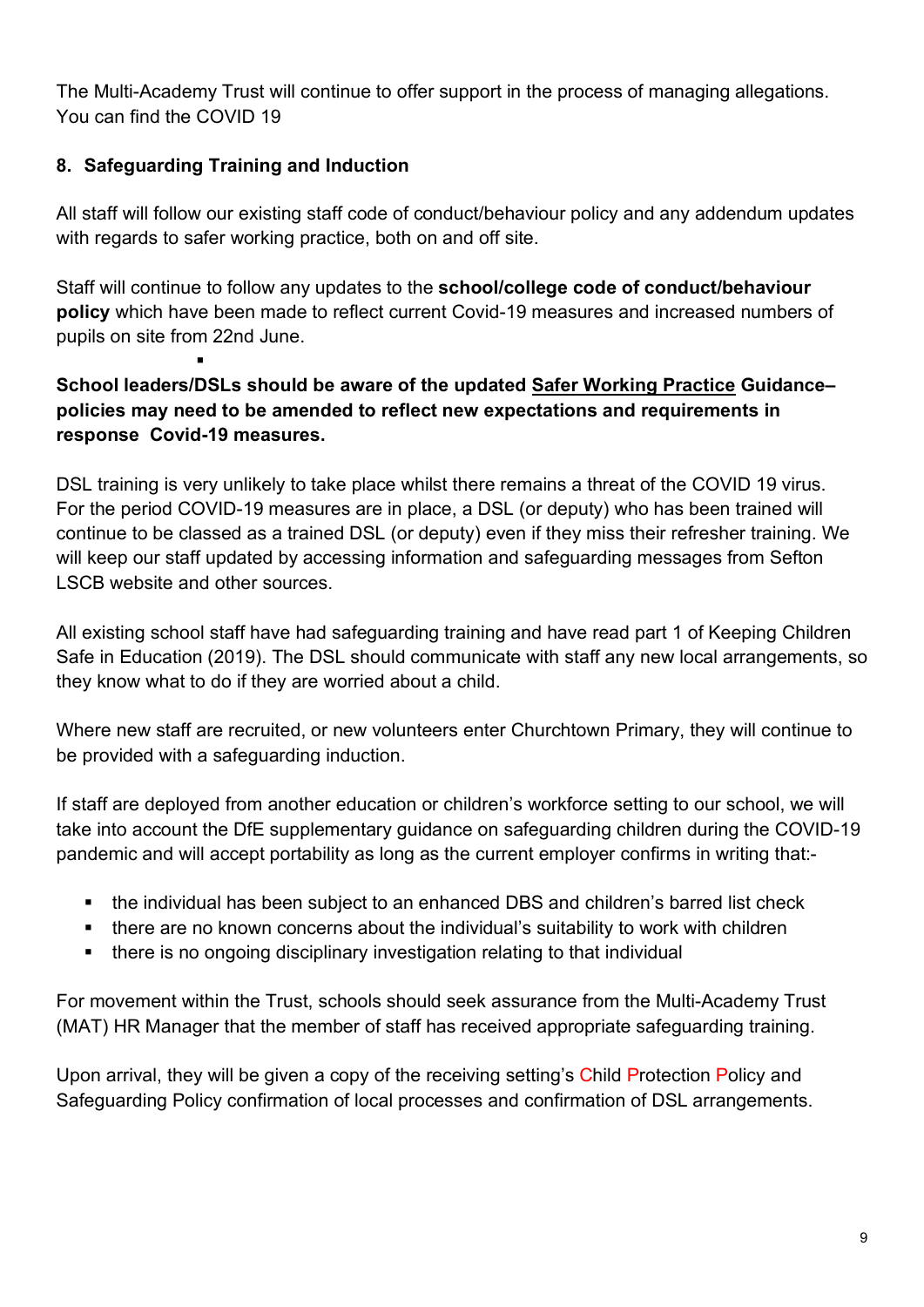#### **9. Safer recruitment/volunteers and movement of staff**

- During the return to school period, if (name of school) recruit new staff, we will continue to follow the relevant safer recruitment practices including those set up in part 3 of KCSIE 2019.
- If volunteers are recruited (name of school) will continue to follow the guidance in accordance with KCSIE 2019 and Safer Working Practice Guidance produced as a response to Covid-19. This can be found at:

https://www.saferrecruitmentconsortium.org/GSWP%20COVID%20addendum%20April%202020 %20final-1.pdf

It remains essential that people who are unsuitable are not allowed to enter the children's workforce or gain access to children. When recruiting new staff, Churchtown Primary will continue to follow the relevant safer recruitment processes for their setting, including, as appropriate, relevant sections in part 3 of Keeping Children Safe in Education (2019) (KCSIE).

In response to COVID-19, the Disclosure and Barring Service (DBS) has made changes to its guidance on standard and enhanced DBS ID checking to minimise the need for face-to-face contact.

A new DBS check for returning staff, who have continued to be employed but have not been working in regulated activity is not required, however, if for any reason the **school** have concerns about an individual, we may obtain a new check. The Home Office and Immigration Enforcement have also temporarily adjusted the Right to work checks due to Coronavirus (COVID-19).

If staff are deployed from another education or children's workforce setting to our school, we will take into account the DfE supplementary guidance on safeguarding children during the COVID-19 pandemic and will accept portability as long as the current employer confirms in writing that:-

- the individual has been subject to an enhanced DBS and children's barred list check
- there are no known concerns about the individual's suitability to work with children
- there is no ongoing disciplinary investigation relating to that individual

Where Churchtown Primary are utilising volunteers, we will continue to follow the checking and risk assessment process as set out in paragraphs 167 to 172 of KCSIE. Under no circumstances will a volunteer who has not been checked be left unsupervised or allowed to work in regulated activity.

Churchtown Primary will continue to follow the legal duty to refer to the DBS anyone who has harmed or poses a risk of harm to a child or vulnerable adult. Full details can be found at paragraph 163 of KCSIE.

Churchtown Primary will continue to consider and make referrals to the Teaching Regulation Agency (TRA) as per paragraph 166 of KCSIE and the TRA's 'Teacher misconduct advice for making a referral'.

During the COVID-19 period all referrals should be made by emailing Misconduct.Teacher@education.gov.uk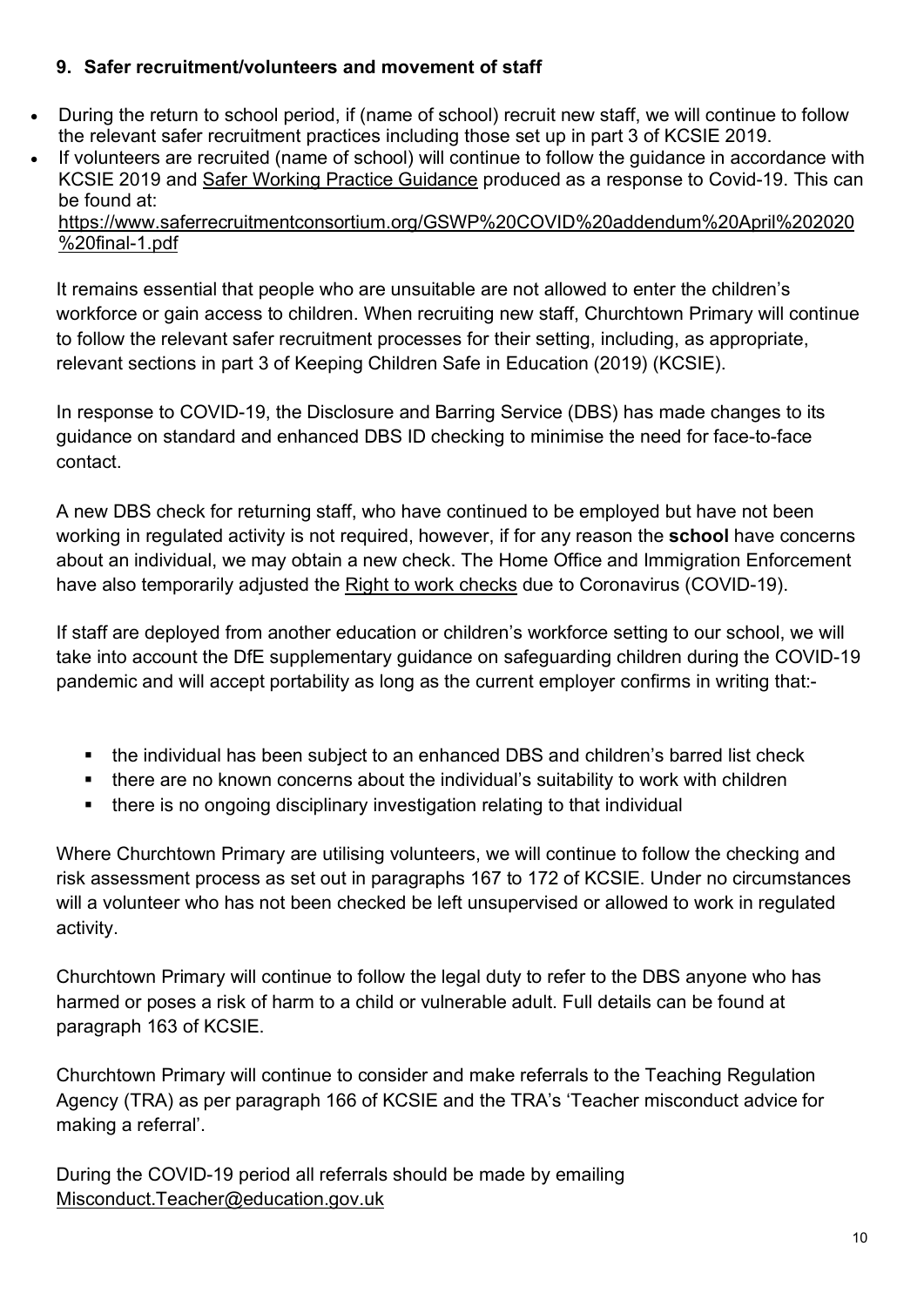Whilst acknowledging the challenge of the current National emergency, it is essential from a safeguarding perspective that any school is aware, on any given day, which staff/volunteers will be in the school or college, and that appropriate checks have been carried out, especially for anyone engaging in regulated activity. As such, Churchtown Primary will continue to keep the single central record (SCR) up to date as outlined in paragraphs 148 to 156 in KCSIE.

# **10. Supporting Wellbeing**

- Churchtown Primary recognises that staff, parents/carers and pupils may experience some degree of emotional wellbeing or anxiety challenges as more children return to school.
- Churchtown Primary recognises that many children consider school to be a safe place and the current situation may impact on pupils', staff and parent/carers mental health.
- Churchtown Primary will plan to ensure everyone feels supported through an inclusive culture and that everyone returns to a positive working environment to help relieve any anxiety or fear.
- Churchtown Primary will ensure the whole community are welcomed. Staff and pupils and will be given the opportunity for wellbeing check ins within trusted relationships.
- Churchtown Primary will ensure that all children who are categorised as vulnerable or children of critical workers, as well as those children returning to school from xxx June onwards, are appropriately supported.
- Staff will address the wellbeing of pupils through a range of approaches including age/ability appropriate activities.
- Pastoral staff will be available for pupils and will be given the time to provide support as required.
- Senior leaders and the DSL (or deputy) will be available to provide support to staff as required.
- Teachers will be aware of the impact the current circumstances can have on the mental health of pupils (and their parents) who are continuing to work from home, including when setting expectations of children's' work.
- Churchtown Primary will continue to signpost staff, pupils and parents/carers, on or off site, to a range of appropriate sources of support, internally and externally.

### **11.Online safety in schools and colleges**

will continue to provide a safe environment, including online. This includes the use of an online filtering system.

Where students are using computers in school, appropriate supervision will be in place.

### **12.Children and online safety away from school and college**

It is important that all staff who interact with children, including online, continue to look out for signs a child may be at risk. Any such concerns should be dealt with as per the Child Protection and Safeguarding Policy and where appropriate referrals should still be made to Children's Social Care and as required, the Police.

Online teaching should follow the same principles as set out in the MAT/Schools code of conduct.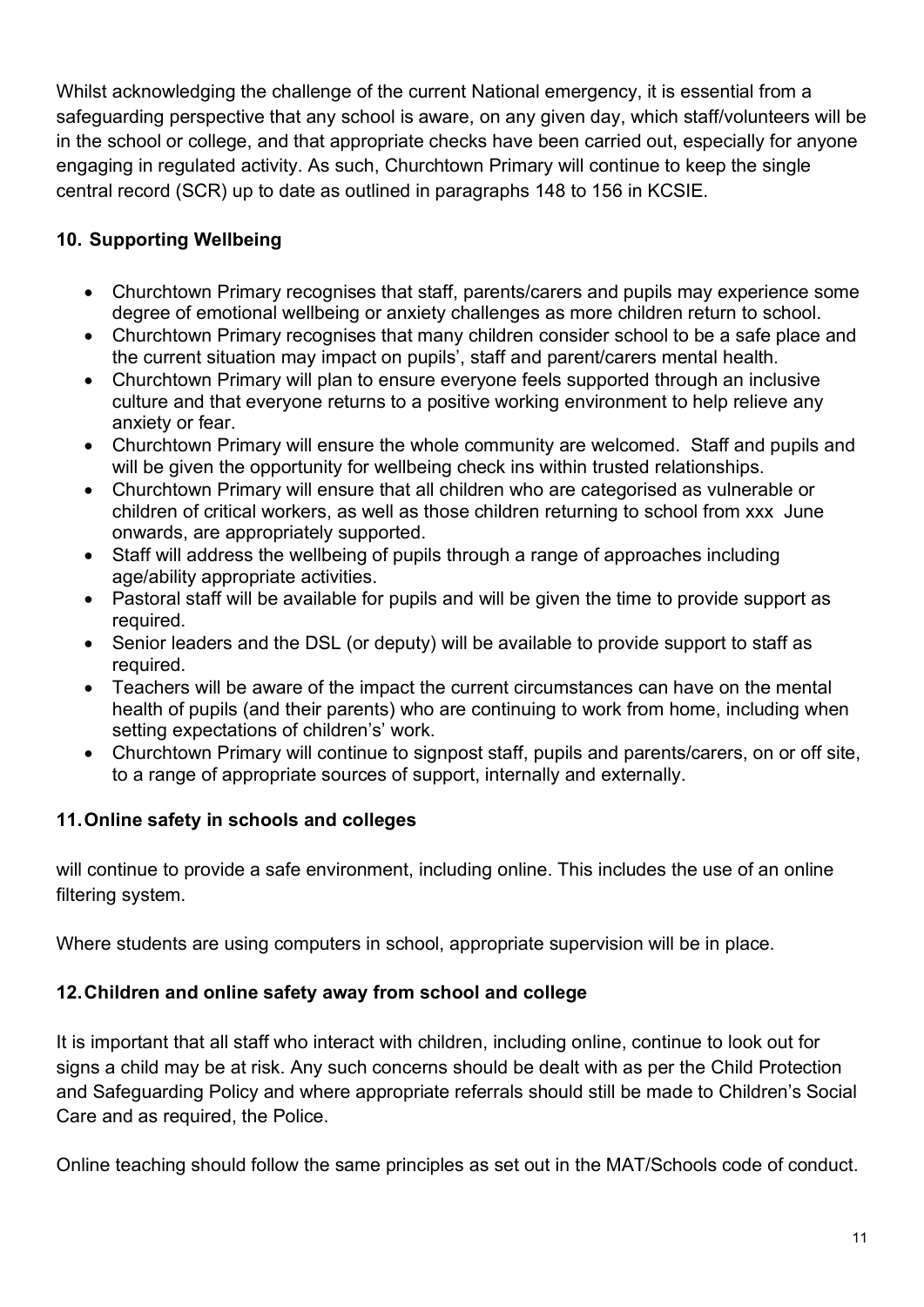Churchtown Primary will ensure any use of online learning tools and systems are in line with privacy and data protection/GDPR requirements.

All pupils and parents/carers have seen and must adhere to the Schools Acceptable Use Policy (AUP) which was shared in September 2019, and also the addendum recently sent in relation to Google Classrooms.

School will ensure that parents and carers are aware of the importance of children being safe online. This includes emphasising the importance of securing online support from a reputable organisation/individual who can provide evidence that they are safe and can be trusted to have access to children.

The following may be of use to parents and carers in ensuring that the children are safe whilst online at home: (add your own if you wish)

- Internet matters- for support for parents and carers to keep their children safe online
- Net-aware- for support for parents and carers from the NSPCC
- Parent info- for support for parents and carers to keep their children safe online
- Thinkuknow- for advice from the National Crime Agency to stay safe online
- UK Safer Internet Centre- advice for parents and carers
- Childnet offers a toolkit to support parents and carers of children of any age to start discussions about their online life, to set boundaries around online behaviour and technology use, and to find out where to get more help and support https://www.childnet.com/ Let's Talk About It - advice for parents and carers to keep children safe from online radicalisation https://educateagainsthate.com/resources/lets-talk/

Below are some things to consider when delivering virtual lessons, especially where webcams are involved:

- No 1:1s/tuition sessions, groups only
- Staff and children must wear suitable clothing, as should anyone else in the household.
- Any computers used should be in appropriate areas, for example, not in bedrooms; and the background should be blurred.
- The live class should be recorded so that if any issues were to arise, the video can be reviewed.
- Live classes should be kept to a reasonable length of time, or the streaming may prevent the family 'getting on' with their day.
- Language must be professional and appropriate, including any family members in the background.
- Staff must only use platforms specified by senior managers and approved by our IT network manager / provider to communicate with pupils
- Staff should record, the length, time, date and attendance of any sessions held.

**All of our staff have read Twenty Safeguarding Considerations for Lesson Livestreaming.** https://static.lgfl.net/LgflNet/downloads/digisafe/Safe-Lessons-by-Video-and-Livestream.pdf

### **13.Supporting children not in school**

Churchtown Primary is committed to ensuring the safety and wellbeing of all its Children and Young People.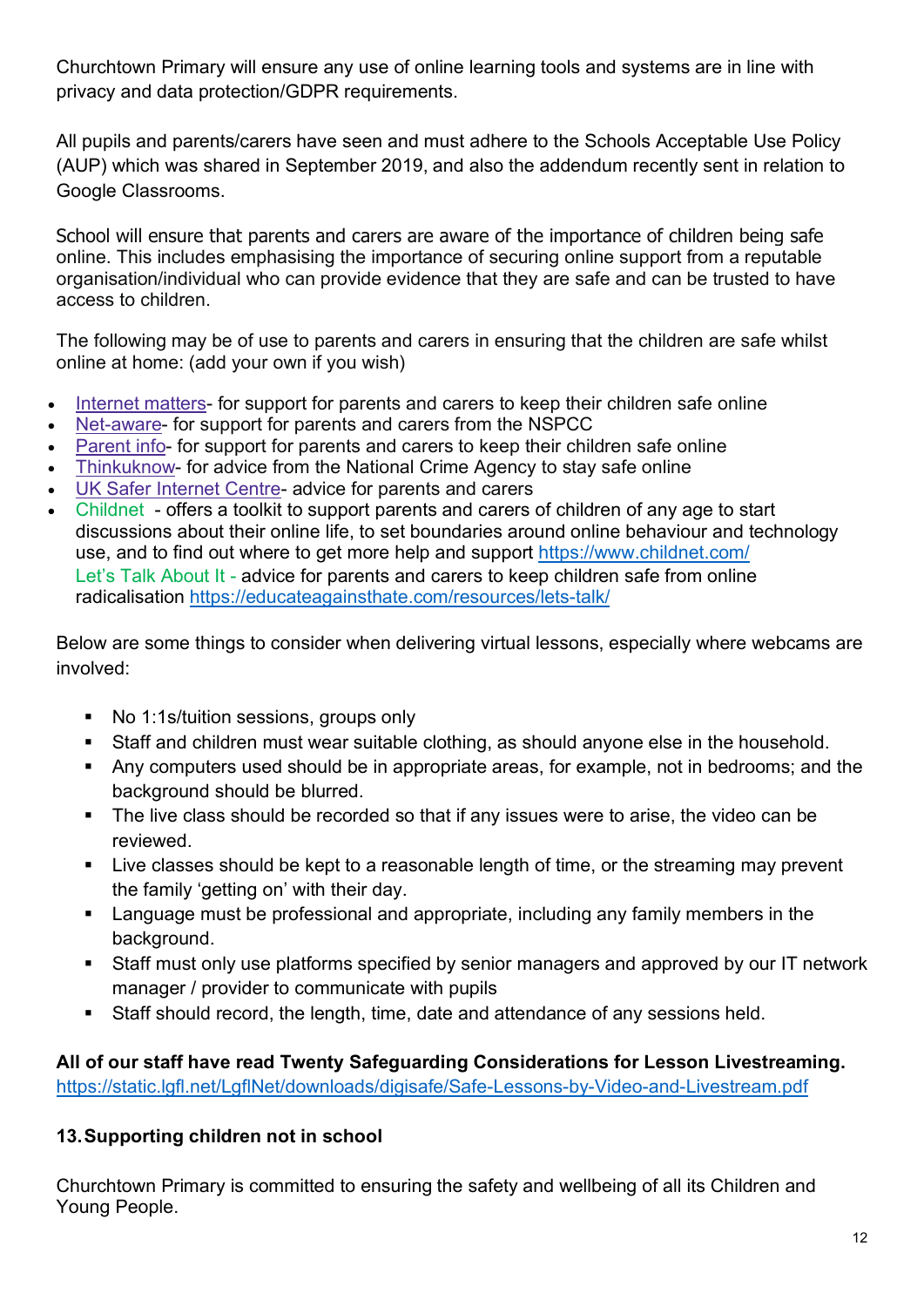The Government has strongly encouraged children in eligible year groups to return to school unless they are self-isolating or shielding, however, there may be a significant number of children still not attending school.

Churchtown Primary will continue to ensure the safety and wellbeing of all children and young people on the school roll but who may not be physically attending. All DSLs will continue to identify vulnerable children who would benefit from Early Help as identified in KCSIE 2019, provide pastoral support and consider whether they would benefit from external support.

There will be clear plans around how best to communicate with pupils who are identified as vulnerable, as well as those whom DSLs have concerns about, who do not receive a statutory service. This could include telephone contact and/or doorstep visits at the discretion of the DSL.

Churchtown Primary and the DSL will work closely with all relevant agencies and professionals regarding safeguarding a child who has been identified as able to return but for whatever reason is not doing so.

Any plans will be reviewed regularly and if concerns become significant, the DSL will consider any requests for support if considered appropriate.

Where parents/carers opt to supplement the school remote learning offer, we emphasise the importance of securing online support from a reputable organisation/individual who can provide evidence that they are safe and can be trusted to have access to children.

The school will utilise its website and social media presence to ensure that safeguarding messages are shared with children and their families. This will include links to appropriate services and resources that are aimed at supporting them throughout this period. This information will be available to parents via the school App.

Where the DSL has identified a child to be on the edge of social care support, or who would normally receive pastoral-type support in school, they should ensure that a robust communication plan is in place for that child or young person.

Details of this plan must be recorded on CPOMS, as should a record of contact/s that have been made.

The communication plans can include; remote contact, phone contact, door-step visits. Other individualised contact methods should be considered and recorded.

Churchtown Primary and its DSL will work closely with all stakeholders to maximise the effectiveness of any communication plan.

This plan must be reviewed regularly (at least once a fortnight) and where concerns arise, the DSL will consider any referrals as appropriate.

The school will share safeguarding messages on its website and social media pages.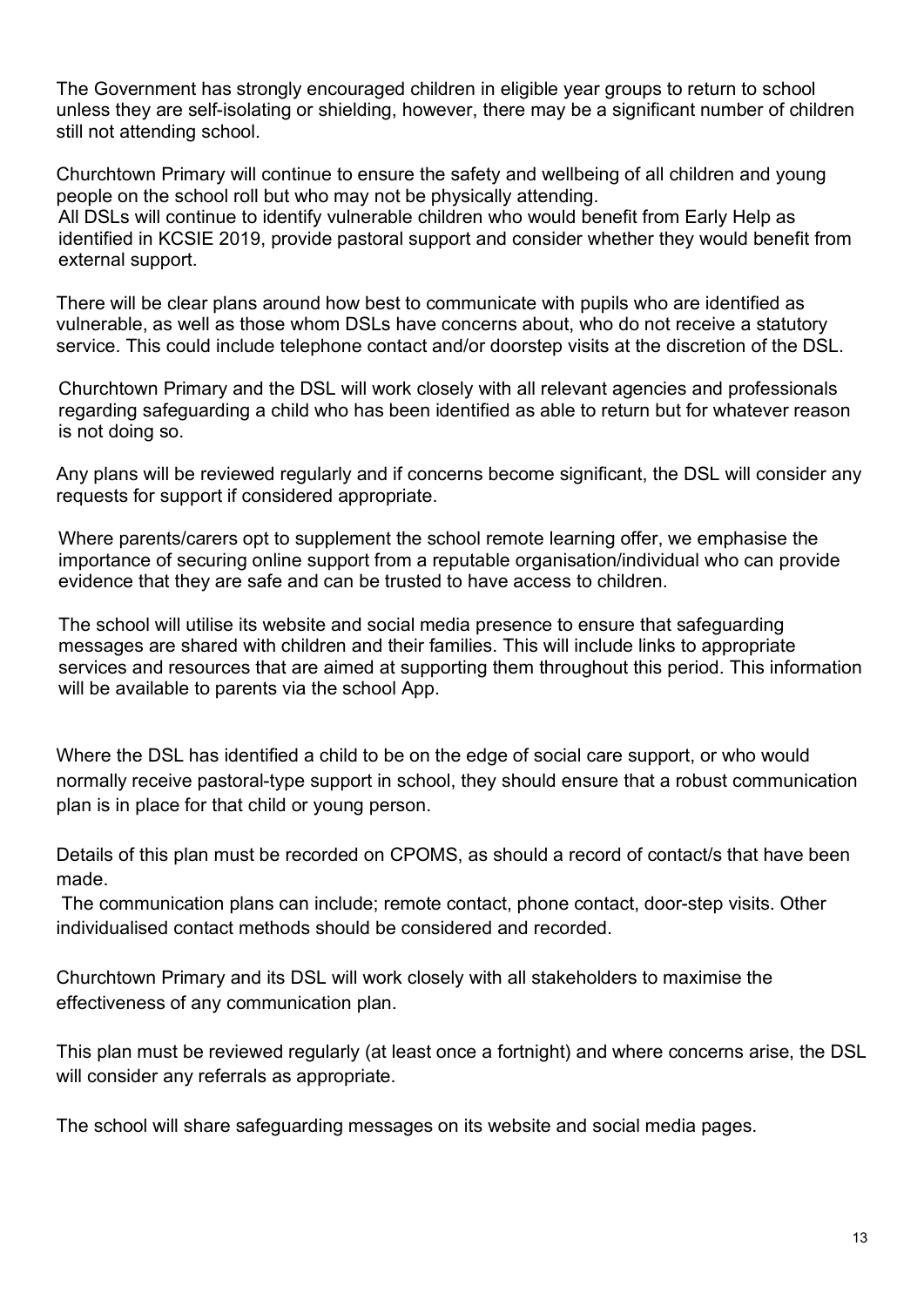#### **14.FSM Children**

Vouchers will be circulated to all families who qualify for Free School Meals, in line with Government guidance. Churchtown Primary School will also implement flexible support arrangements, for families where there are known, specific difficulties. Families experiencing any significant difficulties are encouraged to contact the school for advice and guidance.

#### **15.Supporting children in school**

Churchtown Primary is committed to ensuring the safety and wellbeing of all its students.

Churchtown Primary will continue to be a safe space for all children to attend and flourish. The Headteacher will ensure that appropriate staff are on site and staff to pupil ratio numbers are appropriate, to maximise safety.

Churchtown Primary will refer to the Government Guidance for Education and Childcare Settings on how to implement social distancing and continue to follow the advice from Public Health England on handwashing and other measures to limit the risk of spread of COVID19.

Churchtown Primary will ensure that where we care for children of critical workers and vulnerable children on site, we ensure appropriate support is in place for them. This will be bespoke to each child and recorded on CPOMS

Where Churchtown Primary has concerns about the impact of staff absence – such as our Designated Safeguarding Lead or first aiders – we will discuss them immediately with the MAT

To help ensure that the risk of virus spread for both staff and children is as low as possible, we will be:

- telling children, parents, carers or any visitors, such as suppliers, not to visit the education or childcare setting if they are displaying any symptoms of coronavirus (COVID-19)
- ensuring class sizes reflect the numbers of teaching staff available and are kept as small as possible
- asking parents not to come on to the premises other than to drop off or collect their child
- asking only those staff members on the rota to come into school
- ensuring all staff and children wash their hands with soap and water for 20 seconds frequently, and are encouraged not to touch their face, while using a tissue or elbow to cough or sneeze and using bins for tissue waste.
- increasing cleaning of surfaces in classrooms, including desks and handles, and within toilet blocks and changing rooms, adhering to guidance on cleaning of non-healthcare settings. This information can be found at https://www.gov.uk/government/publications/covid-19 decontamination-in-non-healthcare-settings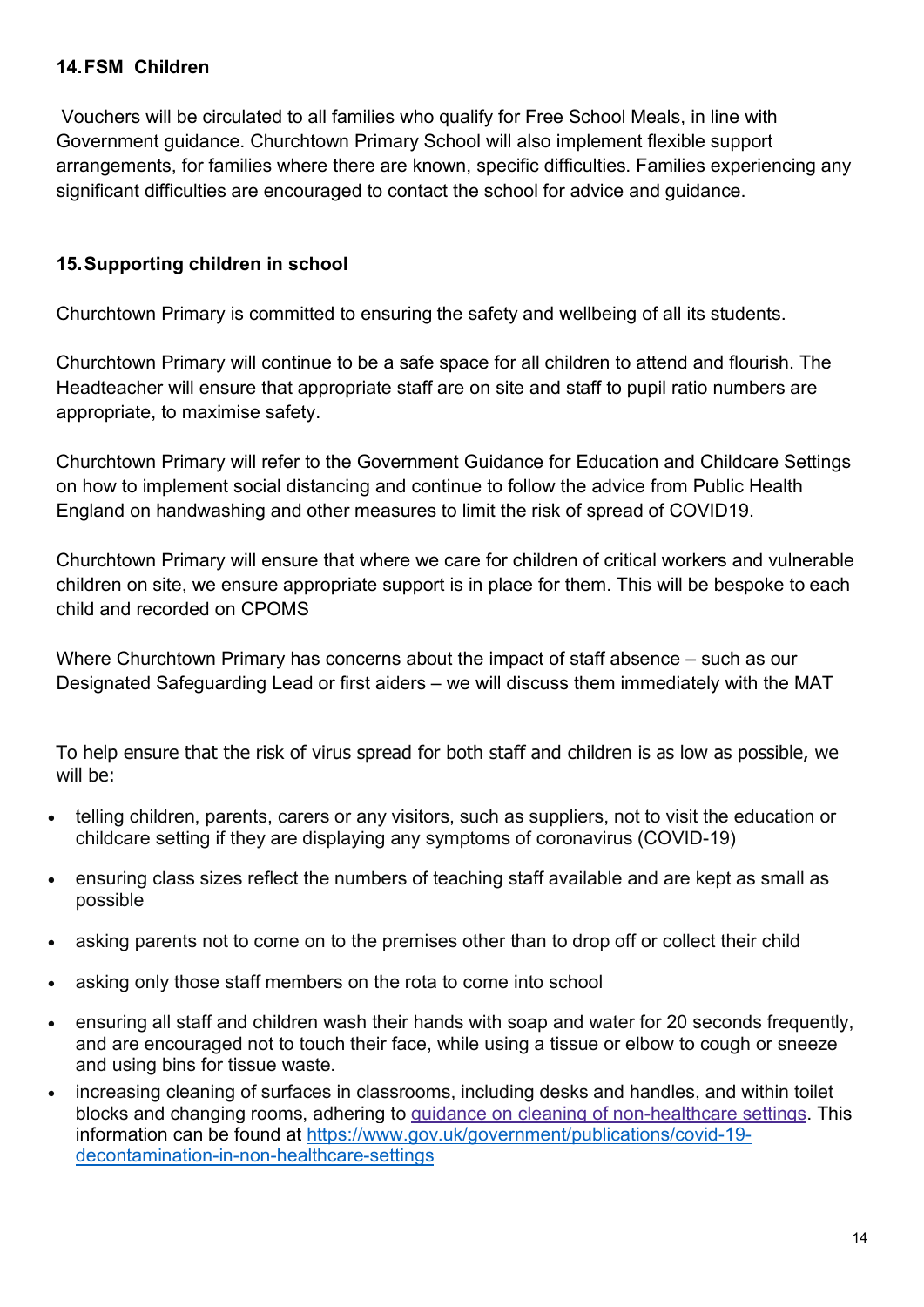#### **16.First Aid -Impact of Staff Absence**

If our school does not have a first aider on site during opening hours, we will inform the Local Authority. As a school we will liaise and link with other schools in the local area to ensure we have first aid support. Advice can be sought from St John Ambulance Service at https://www.sja.org.uk/get-advice/

### **17.Children who attend or transfer to another setting**

If children are attending another setting, the **(school name)** will continue to do whatever they reasonably can to provide the receiving institution with any relevant welfare and child protection information, especially if children are vulnerable.

For looked-after children, any change in school will be led and managed by the Virtual School Head/Principal Admissions Officer with responsibility for the child.

The receiving school will be aware of the reason any child is vulnerable and any arrangements in place to support them. This will take place ideally before a child arrives or as soon as reasonably practicable.

Any exchanges of safeguarding information will take place between DSLs (or a deputy) and SEND information will be shared by special educational needs co-ordinators/named individual with oversight of special educational needs (SEN) provision for children with EHC Plans.

If this is not possible, Mrs Sue Anderson member of senior leadership, will take responsibility.

**Churchtown primary** will continue to have appropriate regard to data protection law but is aware this does not prevent the sharing of information for the purposes of keeping children safe. **Further advice about information sharing can be found at paragraphs 76 to 83 of KCSIE**.

### **18.Peer on Peer Abuse**

Churchtown Primary recognises that during the closure a revised process may be required for managing any report of such abuse and supporting victims**.** 

Churchtown Primary recognises that the current circumstances and the changeable nature of Government Guidance may mean that the school needs to adapt elements of the process in some cases to ensure that they are able to respond in line with advice when required.

Government Guidance has recommended smaller class sizes, staggered lunch breaks, social distancing, and several adaptions to the school day that will require a range of strategies to help manage children's interactions with one another and their own understanding of what is appropriate behaviour at this time.

Where a school receives a report of peer on peer abuse, (Name of School) will follow the principles as set out in part 5 of KCSIE and of those outlined within of the Child Protection Policy.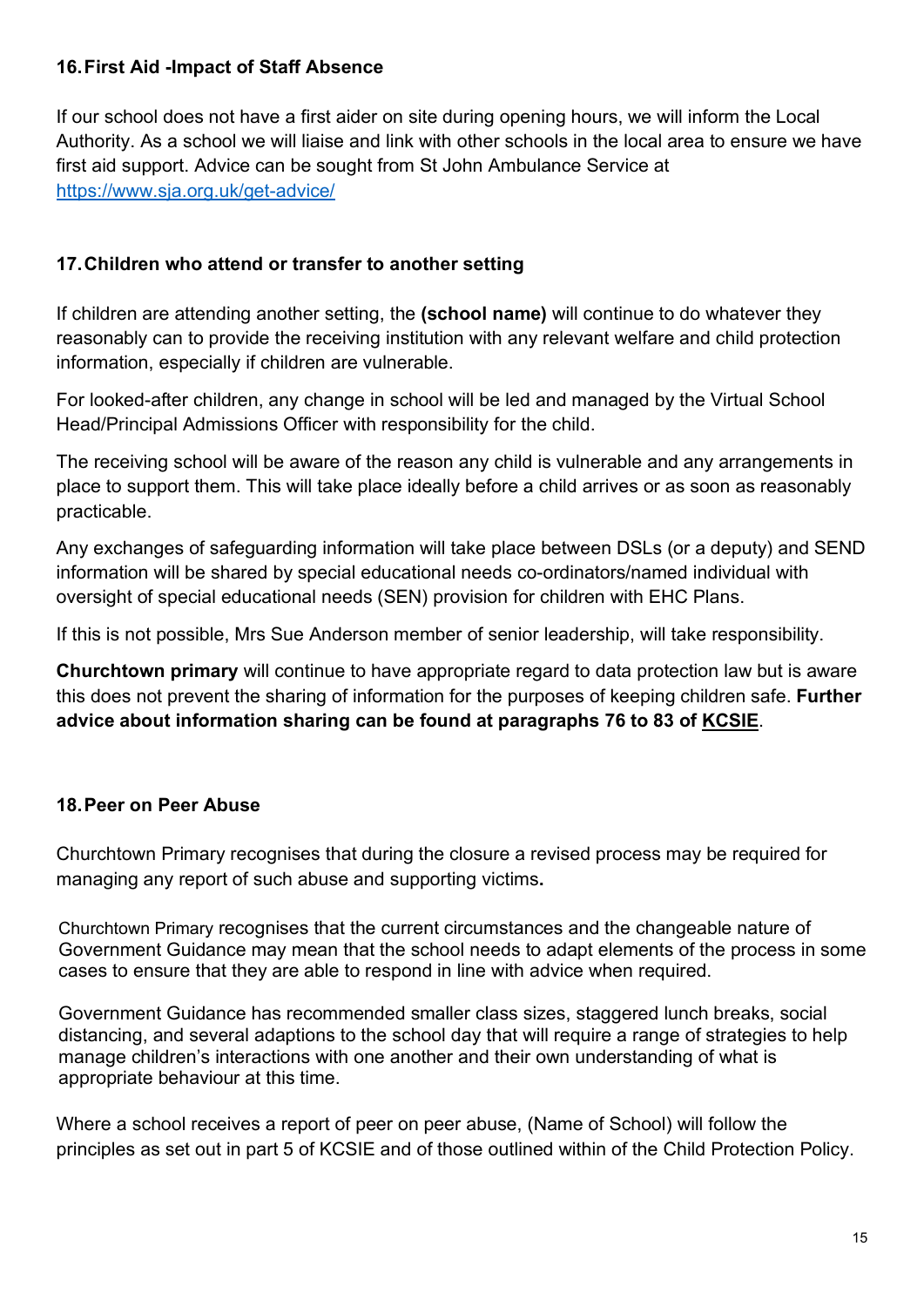The school will listen and work with the young person, parents/carers and any multi-agency partner required to ensure the safety and security of that young person.

Concerns and actions must be recorded on CPOMS and appropriate referrals made.

Our school will promote the use of Bully Busters. Currently the Service will not be visiting schools to deliver anti bullying sessions, but they will continue to provide advice and guidance to anyone concerned about bullying. They can be contacted by email bbusters@localsolutions.org.uk. The Helpline will remain open: 3-6pm Monday – Friday – 0800 1696928

### **19.Domestic Abuse - Coronavirus (COVID-19): support for victims of domestic abuse**

At our school we acknowledge that the order to stay at home can cause anxiety for those who are experiencing or feel at risk of domestic abuse. Domestic abuse is unacceptable in any situation, no matter what stresses you are under. For anyone who feels they are at risk of abuse, it is important to remember that there is help and support available to you https://www.gov.uk/government/publications/coronavirus-covid-19-and-domesticabuse/coronavirus-covid-19-support-for-victims-of-domestic-abuse

We will, as a school, contact Sefton Women's and Children Aid (SWACA) to access free confidential support for women, children and young people throughout Sefton who are experiencing domestic abuse. Due to COVID 19 they are offering support via phone and email.

**Tel:** 0151 922 8606 **Text:** 07779745594 **Email:** help@swaca.com

The team is available **Monday, Tuesday & Thursday** 9.30am – 5.00pm **Wednesday** 9.30am – 7.00pm **Friday** 9.30am – 3.00pm

#### **20.Mental Health**

Churchtown Primary School recognises that school is a protective factor for children and young people, and the current circumstances, can affect the mental health of pupils and their parents/carers. Teachers at Churchtown Primary need to be aware of this in setting expectations of pupils' work where they are at home.

At Churchtown Primary we understand as a school that children and young people and their families will be anxious and this can affect children's emotional health and well-being and their overall mental health.

The Government has issued guidance for parents and carers in relation to children and young people's mental health and well-being. This can be found at https://www.gov.uk/government/publications/covid-19-guidance-on-supporting-children-andyoung-peoples-mental-health-and-wellbeing/guidance-for-parents-and-carers-on-supportingchildren-and-young-peoples-mental-health-and-wellbeing-during-the-coronavirus-covid-19 outbreak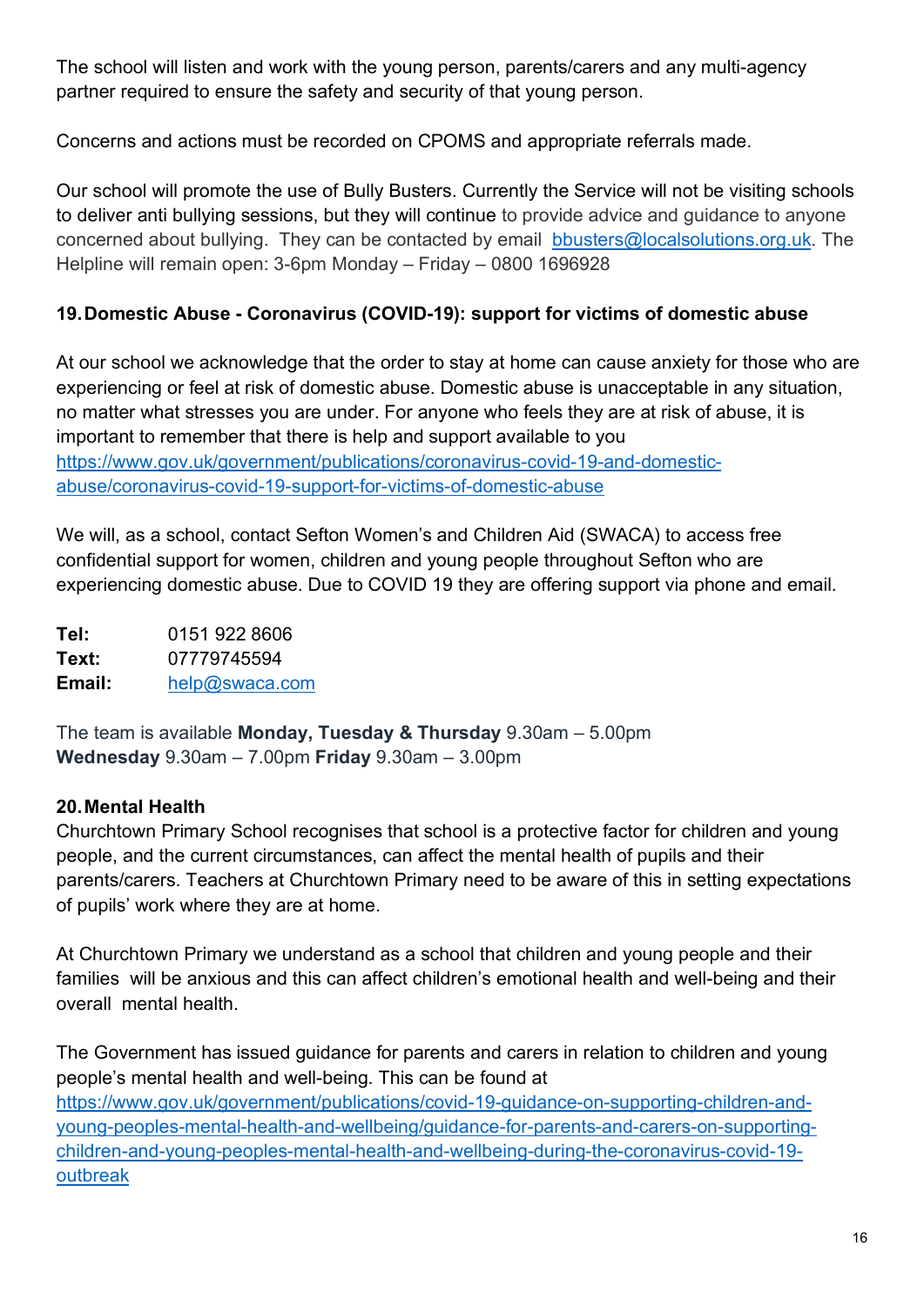#### **21.Merseyside Police**

Churchtown Primary continues to work in partnership with Merseyside Police. We are committed to publishing information produced by Merseyside Police in relation to COVID 19 to protect and safeguard our school community. We will also be reporting to the Police any information we receive as a school that may involve any criminal activity that is taking place including anti-social behaviour outside of school.

#### **22.Support from the LA/ Multi-Academy Trust/ Senior Leadership in School**

The Senior Leadership / Multi-Academy Trust (MAT) Central Safeguarding Team will provide support and guidance as appropriate to enable the DSL to carry out their role effectively.

This includes, remotely accessing Child Protection files for the purpose of quality assurance, support, guidance and direction.

The Senior Leadership/ MAT will also provide regular group and individual supervision sessions. This may take the form of an online meeting.

The LA Designated Lead for Education, Tracy McKeating will provide direct support for Designated Leads across all schools in Sefton.

#### **23.Useful Contacts:**

| <b>NAME</b>                                           | <b>TELEPHONE NUMBER</b> |  |
|-------------------------------------------------------|-------------------------|--|
| Addaction                                             | 0707983430995           |  |
| <b>Bully Busters</b>                                  | 0800 169 6928           |  |
| CAMHS (single point of access)                        | 0151 282 4527           |  |
| CATCH 22 CE                                           | 0151 934 2535           |  |
| <b>Channel Co-ordinator Claire Wright</b>             | 0151 777 8328           |  |
| <b>Children Missing Education Co-ordinator Carole</b> | 0151 934 3181           |  |
| <b>Blundell</b>                                       |                         |  |
| Virtual Head teacher                                  | 0151 934 2226           |  |
| <b>Education Safeguarding Tracy McKeating</b>         | 07837863075             |  |
| <b>Housing Options</b>                                | 0151 934 3541           |  |
| <b>Independent Domestic Abuse Advisors</b>            | 0151 934 5142           |  |
| Local Authority Designated Officer (LADO) Tracey      | 0151 934 3783           |  |
| Holyhead                                              | Mob: 07814059604        |  |
| <b>LSCB Administrator Donna Atkinson</b>              | 0151 934 4706           |  |
| <b>LSCB Business Manager Deb Hughes</b>               | 0151 934 4706           |  |
| Merseyside Police                                     | 101/emergency 999       |  |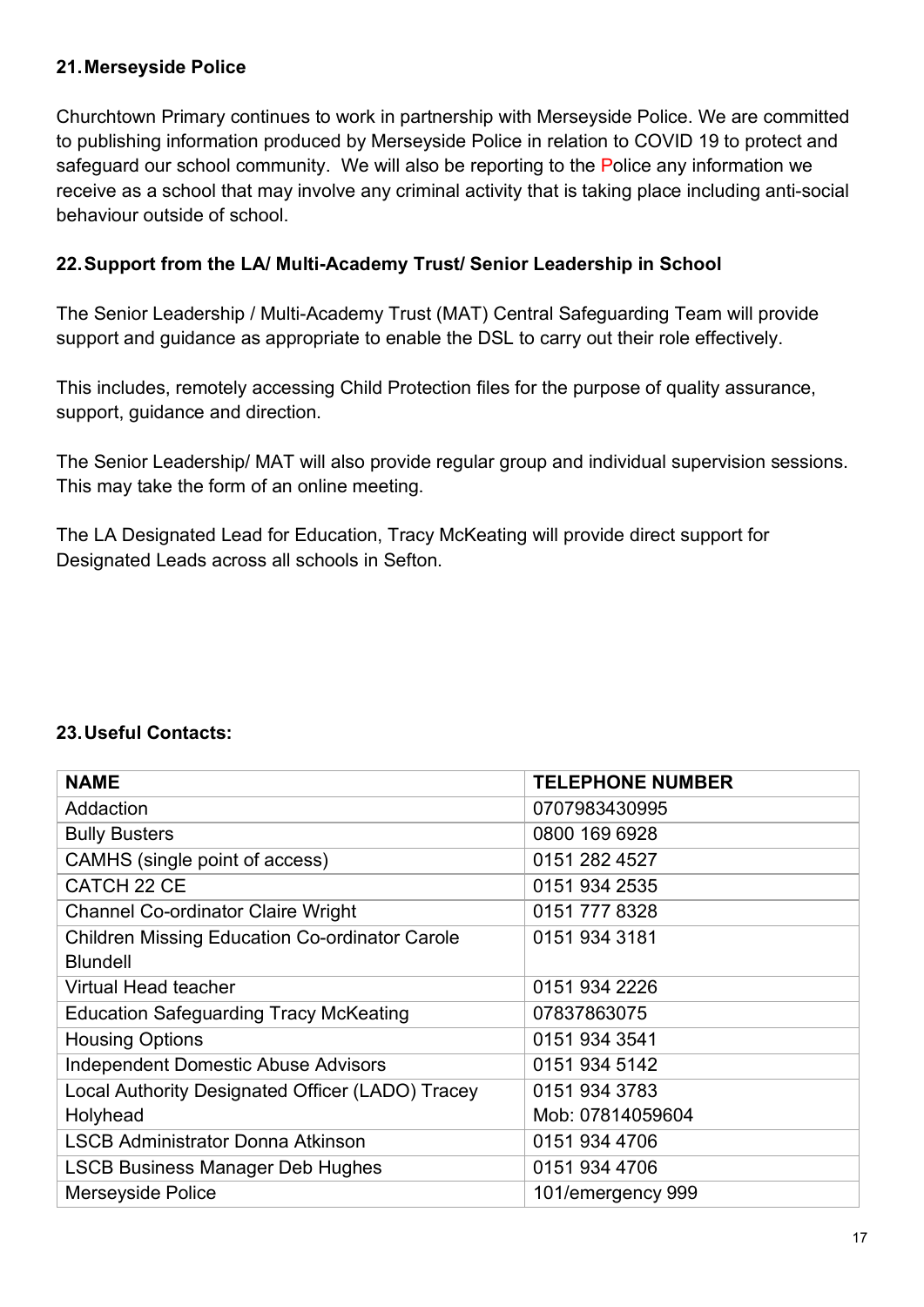| Multi-Agency Safeguarding Hub (MASH)     | 0151 934 4013/4481.        |
|------------------------------------------|----------------------------|
| Out of Hours Service                     | 0151 934 3555.             |
| Parenting 2000                           | 01704 380047/0151 932 1163 |
| Rape & Sexual Abuse Centre [RASA] Sefton | 0151 558 1801              |
| Sefton Women & Children's Aid (SWACA)    | 0151 922 8606              |
| <b>SEND Debra Vis</b>                    | 0151 934 2462              |
| <b>VENUS</b>                             | 0151 474 4744              |

#### **Contacts for children who go to school in Sefton but live in neighbouring Local Authorities**

| <b>Local Authority</b>  | <b>Telephone number</b> | Out of hours           |
|-------------------------|-------------------------|------------------------|
| <b>Knowsley MASH</b>    | 0151 443 2600           | 0151 443 2600 (same as |
|                         |                         | MASH)                  |
| Lancashire Care Connect | 0300 123 6720           | 0300 123 6722          |
| Liverpool Care Line     | 0151 233 3700           | 0151 233 3700 (same as |
|                         |                         | Care Line)             |

#### **24.Review of the Child Protection and Safeguarding Policy**

At the present time, things continue to evolve and change daily and in the coming days advice from Central Government may change again. We will continue to keep this Policy under regular review and consult closely with the Local Authority regarding these arrangements to ensure they continue to provide an effective and helpful response for children and families in our school.

### **25.Further Support**

The Department for Education COVID-19 helpline is available to answer questions.

#### **DfE Coronavirus helpline**

Email: DfE.coronavirushelpline@education.gov.uk Telephone: 0800 046 8687

Lines are open Monday to Friday from 8am to 6pm and weekends 10am to 4pm.

If you work in a school, please have your unique reference number (URN or UK PRN) available when calling the hotline.

https://www.gov.uk/government/publications/coronavirus-covid-19-implementing-social-distancingin-education-and-childcare-settings

https://www.gov.uk/government/publications/coronavirus-covid-19-guidance-on-vulnerablechildren-and-young-people